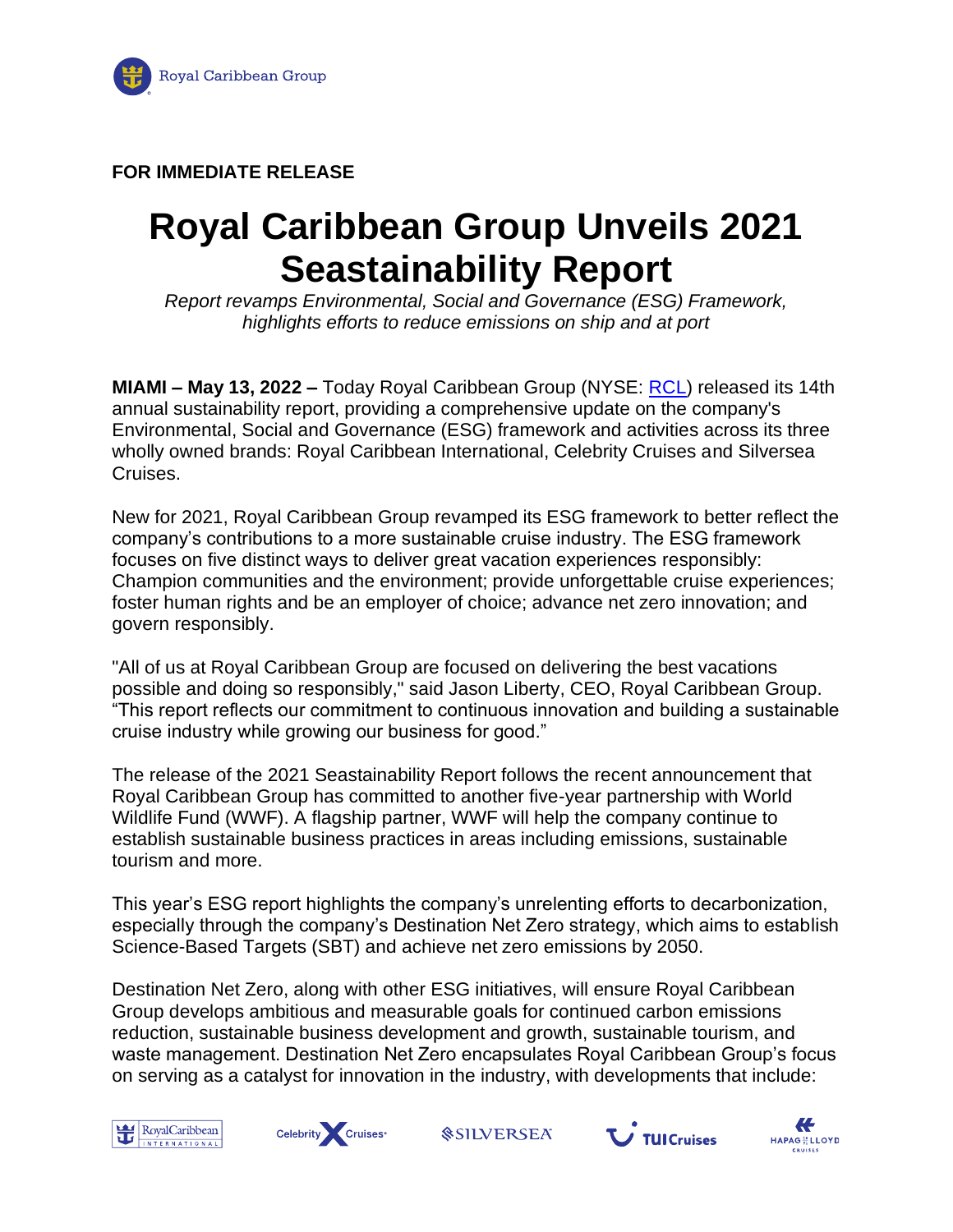

- Introducing a fuel-cell hybrid design that allows for zero emission in port.
- Future-proofing the company's ship-building portfolio through fuel flexibility and innovation that ensure each new ship class is 20% more energy efficient than its predecessor.
- Developing waste management technologies that can convert waste to energy. Currently 100% of the fleet is equipped to be landfill-free.
- Being ready, through shore power, to connect to local power grids as soon as it becomes available.

This year's report was shaped by RCG's 2021 materiality assessment and references the Global Reporting Initiative's (GRI) 2020 core reporting standards. The report is also aligned, to the extent possible, with the Sustainable Accounting Standards Board (SASB) standards.

To view Royal Caribbean Group's 2021 sustainability report and learn more about the company's efforts, visit: [www.royacaribbeangroup.com/sustainability.](http://www.royacaribbeangroup.com/sustainability)

###

## **About Royal Caribbean Group**

Royal Caribbean Group (NYSE: RCL) is one of the leading cruise companies in the world with a global fleet of 63 ships traveling to approximately 1,000 destinations around the world. Royal Caribbean Group is the owner and operator of three award winning cruise brands: Royal Caribbean International, Celebrity Cruises, and Silversea Cruises and it is also a 50% owner of a joint venture that operates TUI Cruises and Hapag-Lloyd Cruises. Together, the brands have an additional 11 ships on order as of March 31, 2022. Learn more at www.royalcaribbeangroup.com or www.rclinvestor.com.

## Forward-Looking Statements

Certain statements in this press release constitute forward-looking statements under the Private Securities Litigation Reform Act of 1995. These statements relate to, among other things, the company's expectations, estimates, forecasts and projections regarding environmental, social and governance (ESG) initiatives and the company's ability to achieve its ESG goals. Forward-looking statements reflect management's current expectations and are subject to risks, uncertainties and other factors that could cause our actual results, performance or achievements to differ materially from the future results, performance or achievements expressed or implied in those forwardlooking statements. Factors that could affect our results include, among others, those discussed under the caption "Risk Factors" in our most recent quarterly report on Form 10-Q, as well as our other filings with the SEC, copies of which may be obtained by visiting our Investor Relations website at [www.rclinvestor.com](http://www.rclinvestor.com/) or the SEC's website at [www.sec.gov.](http://www.sec.gov/) Undue reliance should not be placed on the forward-looking statements in this release, which are based on information available to us on the date  $\leftarrow$ 





*<u>SILVERSEA</u>* 



**HAPAG<sup>18</sup> LLOYD**